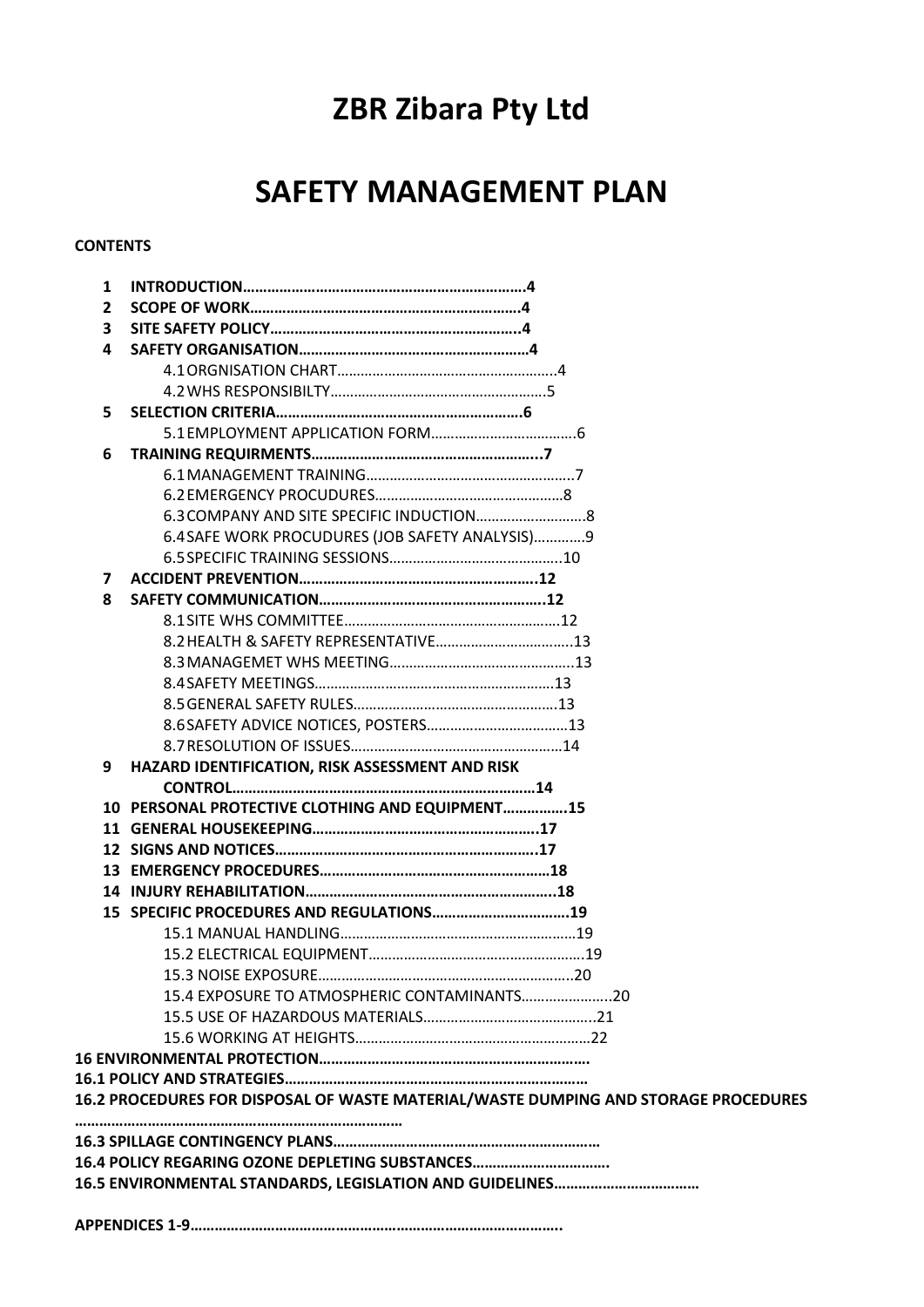#### **SAFTEY MANAGEMENT PLAN**

## **1 INTRODUCTION**

ZBR Zibara has developed this safety management plan to address the management of safety and occupational health of employees and to control loss of any kind during the carrying of activities associated with maintenance, labour, supply, fabrication.

Where directed ZBR Zibara will comply with client procedures and policies, otherwise the following will be implemented.

## **2 SCOPE OF WORK**

The scope of work is to involve:

## **3 SITE SAFETY POLICY**

It is the policy of ZBR Zibara that all work on this project is carried out so as to provide for a safe and healthy workplace, and in compliance with statutory requirements, established standards, the specific requirements of the client and ZBR Zibara safety principles.

Management will put in place measures, in the areas of accident and injury prevention, hazard removal and control to achieve a safe and healthy workplace.

Each employee has no more important duty or responsibility than to ensure that their work is carried out in a safe manner ZBR Zibara safety policy is shown at appendix 1.

#### **4 ORGANISATION**

#### **a. ORGANISATION CHART**

Safety organisation is presented, indicating the relationships of all levels of responsibility for activities associated with project.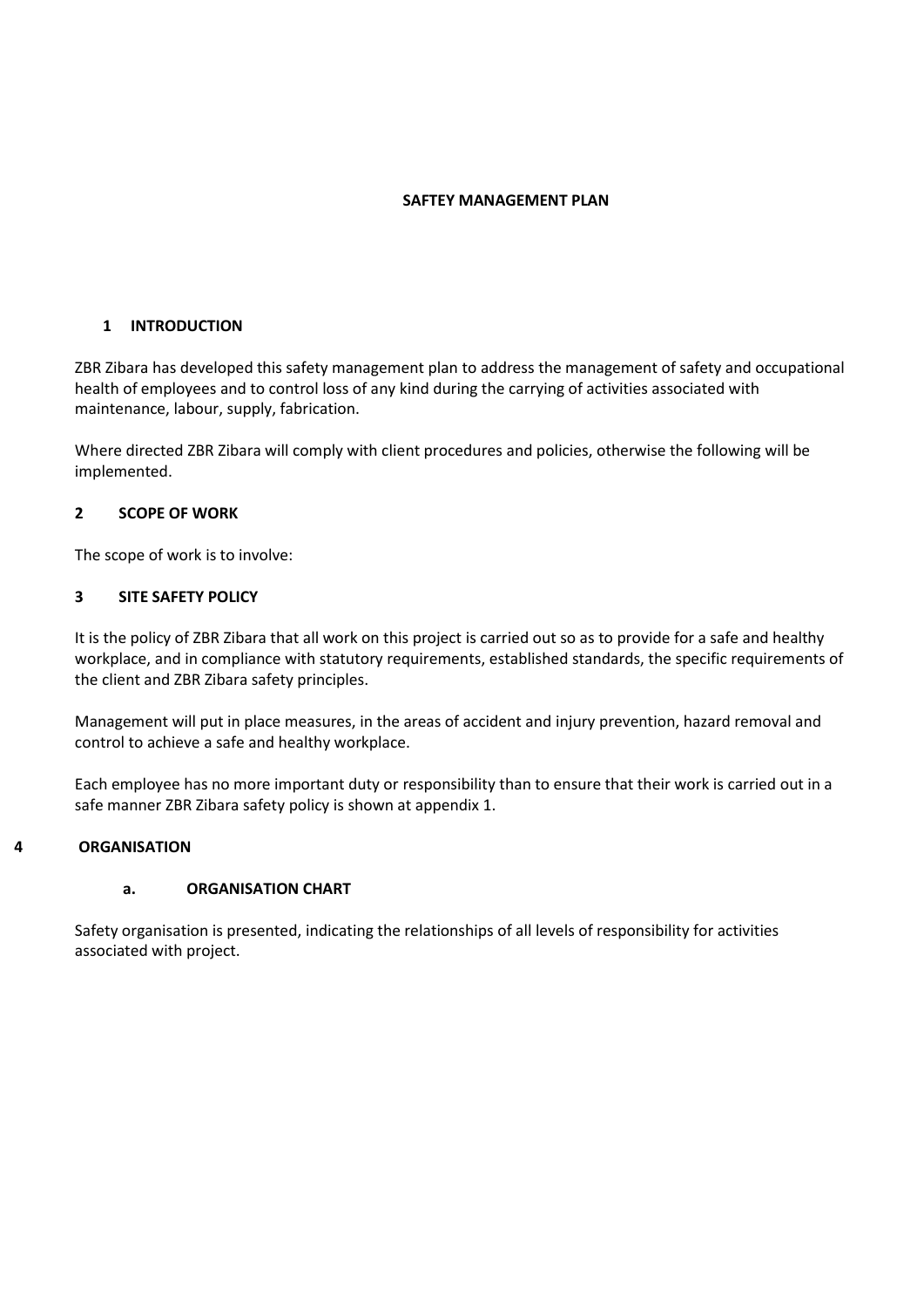### **SAFETY MANAGEMENT PLAN**

### 4.2 **WHS RESPONSIBILTY**

## Director

Overall responsibility of the WHS on this project by commitment to and implementation of the following:

- Establishes corporate WHS goals
- Formulates WHS policies and strategies
- Allocates services for WHS
- Represents ZBR Zibara to outside parties and government bodies in all matters of WHS
- Actively promotes ZBR Zibara's WHS programme
- The point of contact for all reports of injury or loss
- Undertakes investigation of serious injuries, potentially serious incidents or loss of assets
- Ensures all serious injuries, accidents and incidents are reported in accordance with statutory requirements
- Is visible on worksite to encourage all aspects of OH&S and work progress

#### Office Manager

Responsible for:

- Reporting to Manager on WHS matters and work progress.
- Site staff being inducted in accordance with the requirements of the project safety management plan (SMP).
- Implementation of project SMP.
- Ensures safe work systems are available.
- Ensures workforce is provided with adequate instruction regarding safe work practices, hazard identification and risk assessment/ risk control.
- Liason with Government inspectors.
- Notification of all incidents (injury, damage and near-miss) to manager and to client in accordance with client incident reporting requirements.
- Resolves WHS matters as they arise
- Assists in incident investigations

#### **5. SELECTION CRITERIA**

#### 5.1 EMPLOYMENT APPLICATION FORM

An employment application form is to be completed by each prospective employee prior to being interviewed.

Prospective employees will be advised via the form that they must be prepared to comply with the safety requirements of ZBR Zibara.

#### **6 TRAINING REQUIRMENTS**

#### **6.1 MANAGEMENT TRAINING**

ZBR Zibara shall implement in- house and/or external programmes which will: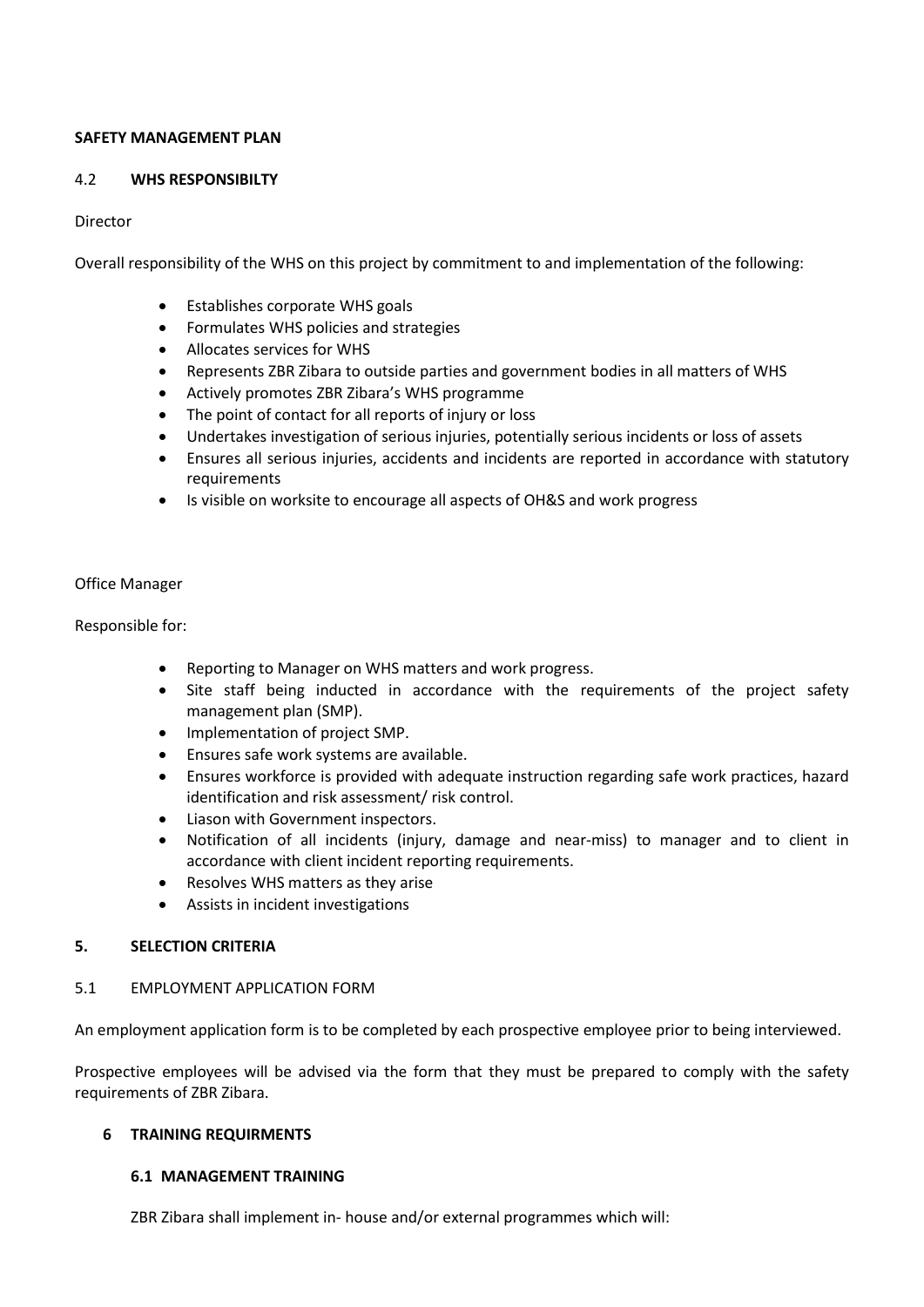- Provide for the development of managers and supervisors so that the may acquire the necessary knowledge, skills and attitude necessary for carrying out the functions and activities required of the management group including effective management of WHS.
- Provide managers and supervisors with knowledge of and methods of implementing the provisions of the relevant legislation.
- Enable managers and supervisors to develop knowledge of industry/employee relations and to maintain effective relations in the workplace.
- Management training will include the following:
- Communication techniques.
- WHS competency for managers and HSE leadership
- Accident/incident reporting and investigation techniques.
- Systems approach to managing hazards.
- WHS statutory requirements.

## 6.2 EMERGENCY PROCEDURES

All employees will be provided with training/instruction in and where applicable demonstration of the emergency procedures relevant to the work site.

Training/instructions will commence at the initial induction session and will continue on a programmed basis within the scheduled safety meeting system for ZBR Zibara employees.

Record will be maintained of all training completed be each employee.

In addition to the above, ZBR Zibara employees will undergo specific training/instruction as specified by the client, such as simulated area or site evacuation exercise.

Emergency procedure training will cover the following:

- Site first aid/medical treatment procedures
- Fire prevention procedures
- Use of fire prevention equipment
- Area and site evacuation procedures

## **6.3 COMPANY AND SITE-SPECIFIC INDUCTION**

Every employee of ZBR Zibara will undergo an induction prior to commencing in the job.

All personnel will attend a two-level induction programme. This will comprise of a general ZBR Zibara oriented induction on commencement of employment and a safety and orientation induction on commencement of work at the work site.

Records will be maintained of all induction activities completed by each employee.

## **Company Inductions:**

The induction will be provided by ZBR Zibara. The minimum requirements to be completed prior to commencing work are as follows:

- Completion of necessary documentation i.e taxation forms, superannuation etc with copies of
- Licenses
- Qualifications
- An explanation of conditions of employment, factory conditions and general discussion of the following items:
- Wages arrange method of payment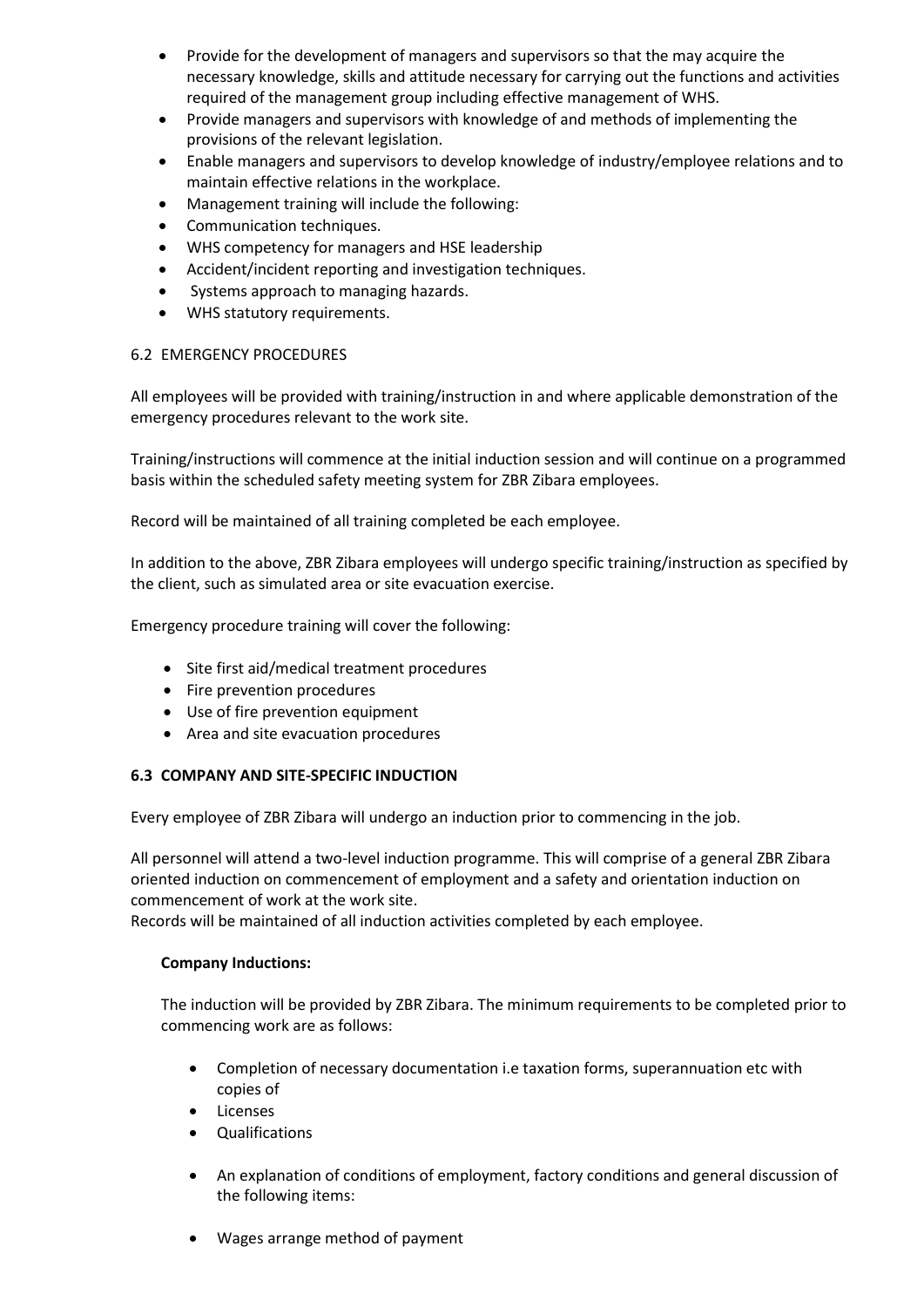- ZBR Zibara safety policy
- Hours of work
- Meal beaks
- Employee introductions
- Orientation tour
- Detailing all safety requirement and how injuries are to be reported.
- Ensuring familiarity with machinery

## 6.4 SAFE WORK PROCEDURE (JOB SAFETY ANALYSIS)

In accordance with site requirements, Work Method Statements will be prepared and Job Safety Analyses performed to ensure that employees can perform their work in a safe and efficient manner.

Persons responsible for preparation of JSA will be provided with training/instruction in the JSA preparation technique.

Note that a JSA will be prepared for all tasks or activities which:

• Are known to be hazardous or potential hazardous

#### **SAFETY MANAGEMENT PLAN**

- Have resulted in serious injury in the past;
- Are performed on an irregular basis or;
- Have some feature of the work process; equipment used etc which requires special attention.

A manual of safe work procedures will be maintained by the Site Supervisor and revised as necessary. The manual will be revised on a regular basis by management and employees. Up-to-date contents will be readily available to all of ZBR Zibara employees.

Specific training/instruction sessions will be provided for employees each time a new procedure is added to the manual or when an alteration is made to an existing entry.

For urgent or more training, specific sessions will be arranged as necessary.

#### **6.5 SPECIFIC TRAINING SESSIONS**

Where there is serious risk of harm or injury to employees as a consequence of work to be performed or other workplace activities, specific training sessions will be provided to the relevant employees.

The areas to be covered will include the following and the list will be expanded as additional risk areas are identified:

- hearing conversation and noise control;
- correct manual handling techniques;
- hazardous materials management.
- extension cords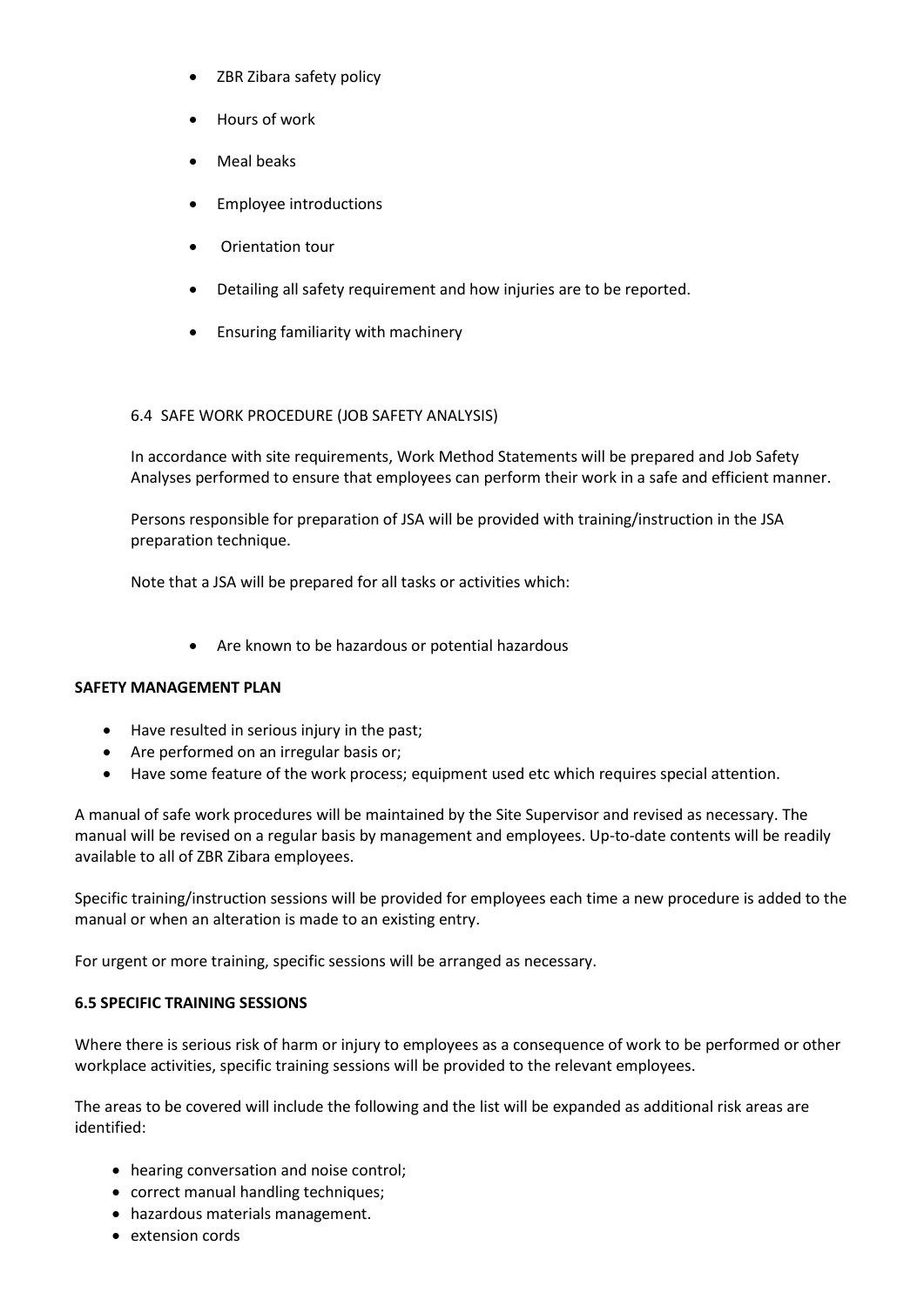- electrical power tools
- preventing fires
- fire extinguisher identification and checks.

## **7 ACCIDENT PREVENTION**

ZBR Zibara will provide instruction and advice to all employees to assist in the prevention of accidents.

In addition to training specified in Section 6, employees will also receive appropriate instruction/advice regarding:

- Hazard identification and risk control;
- Use, care and maintenance of personal protection equipment;
- Reporting and investigation of accidents (incidents).

The need to report all incidents ( injury, damage, loss and near miss) will be covered at both induction and ongoing training sessions dealing with accident prevention.

Appendix No 3 provides guidance on accident (incident) reporting and investigation procedures.

Where required, the Site Supervisor will ensure compliance with client accident (incident) reporting procedures.

## **8 SAFETY COMMUNICATION**

Communication on WHS relevant to site requirements will be maintained by the following means:

- Representative of ZBR Zibara to attend site WHS committee meeting;
- Election of workplace health and safety representative to maintain liaison between workforce and management;
- Management safety meetings**;**
- Toolbox safety meetings;
- Safety advice posters, notices etc;

Implementation of a procedure for resolving disputes about WHS.

#### **8.1 SITE WHS COMMITTEE**

A representative from ZBR Zibara will attend the site WHS committee meeting to ensure that all relevant site WHS matters are noted and addressed in accordance with standard procedures and/or directives of the client or the site WHS committee – whichever is appropriate.

#### **8.2 HEALTH & SAFETY REPRESENTATIVE**

In accordance with legislative and any specific client requirements, a person (or persons) will be elected to represent ZBR Zibara workgroup in all WHS matters relevant to site activities.

## **8.3 MANAGEMENT WHS MEETING**

The Site Manager shall represent ZBR Zibara in management meetings held by the client.

#### **8.4 SAFETY MEETINGS**

ZBR Zibara will hold safety meetings on a regular basis or as proposed by the client, for the purpose of involving all employees in discussions on relevant WHS matters.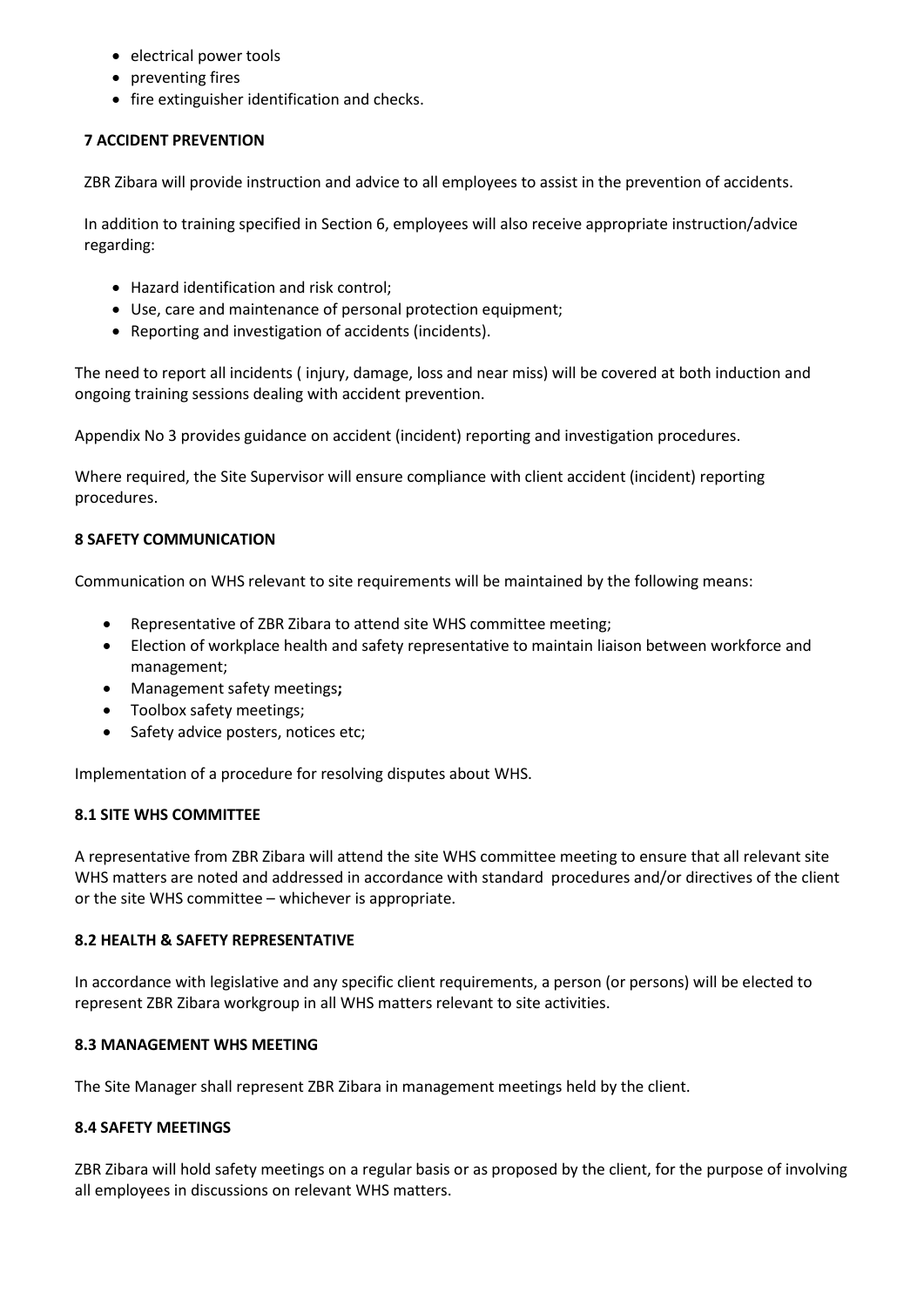The safety meeting will also be used as a venue for providing instruction/advice on WHS relevant to site activities.

The Area Supervisors will be responsible for arranging and conducting safety meetings. Supervisors will ensure that any matters discussed at the meetings which require further action is attending to in a timely and effective manner.

Personnel so designated will provide the Site Supervisor with written summary (minutes of meeting) of the matters discussed and action points arising at the meeting. Appendix No 4 provides guidance on conduct of meeting and provision of minutes for meetings.

The Site Supervisor will conduct at least one meeting per area per month.

## **8.5 GENERAL SAFETY RULES**

A set of general safety rules will be provided to all ZBR Zibara employees at initial induction and will be posted on notice boards in workshops and amenities areas for ready reference. Client's general safety rules, copies of the relevant legislation, codes of practice, guidance notes etc will be held by the Site Manager and be readily available for reference by all employees.

## **8.6 SAFETY ADVICE NOTICES, POSTERS**

All written safety advice, posters, charts on WHS will be posted on all available notice boards.

Where any matter is considered to be of major importance to the safety and welfare of employees, written advice will be provided to each employee and the matter may also be discussed at a safety meeting.

#### **8.7 RESOLUTION OF ISSUES**

#### **Internal Disputes**

In the event of a dispute regarding WHS, if the matter is within the control of ZBR Zibara, an attempt will be made to resolve the matter between the employees, the area Supervisor and the workplace WHS representative.

Matters which cannot be resolved at this level will be referred to the Site Supervisor.

The Site Supervisor will ensure matters of dispute are resolved in a timely manner. If necessary, he will refer the matter to the Manager and to the relevant statutory authority where matters cannot be resolved "in house". Employees involved or concerned are to be kept informed of all actions and progress on the matter(s) in dispute. The client will be notified of any matter that is or is likely to be referred to the relevant statutory authority for resolution.

#### **External Dispute**

Where a matter of dispute arises which is external to ZBR Zibara control, the Site Supervisor will notify the relevant client.

The Site supervisor will ensure that adequate action is taken to eliminate the possibility of harm or injury to all employees.

Where it is believed that appropriate action is not being taken by the client, he will notify the Manager who will then address the matter with the appropriate senior representative(s) of the client organization.

#### **9 HAZARD IDENTIFICATION, RISK ASSESSMENT AND RISK CONTROL**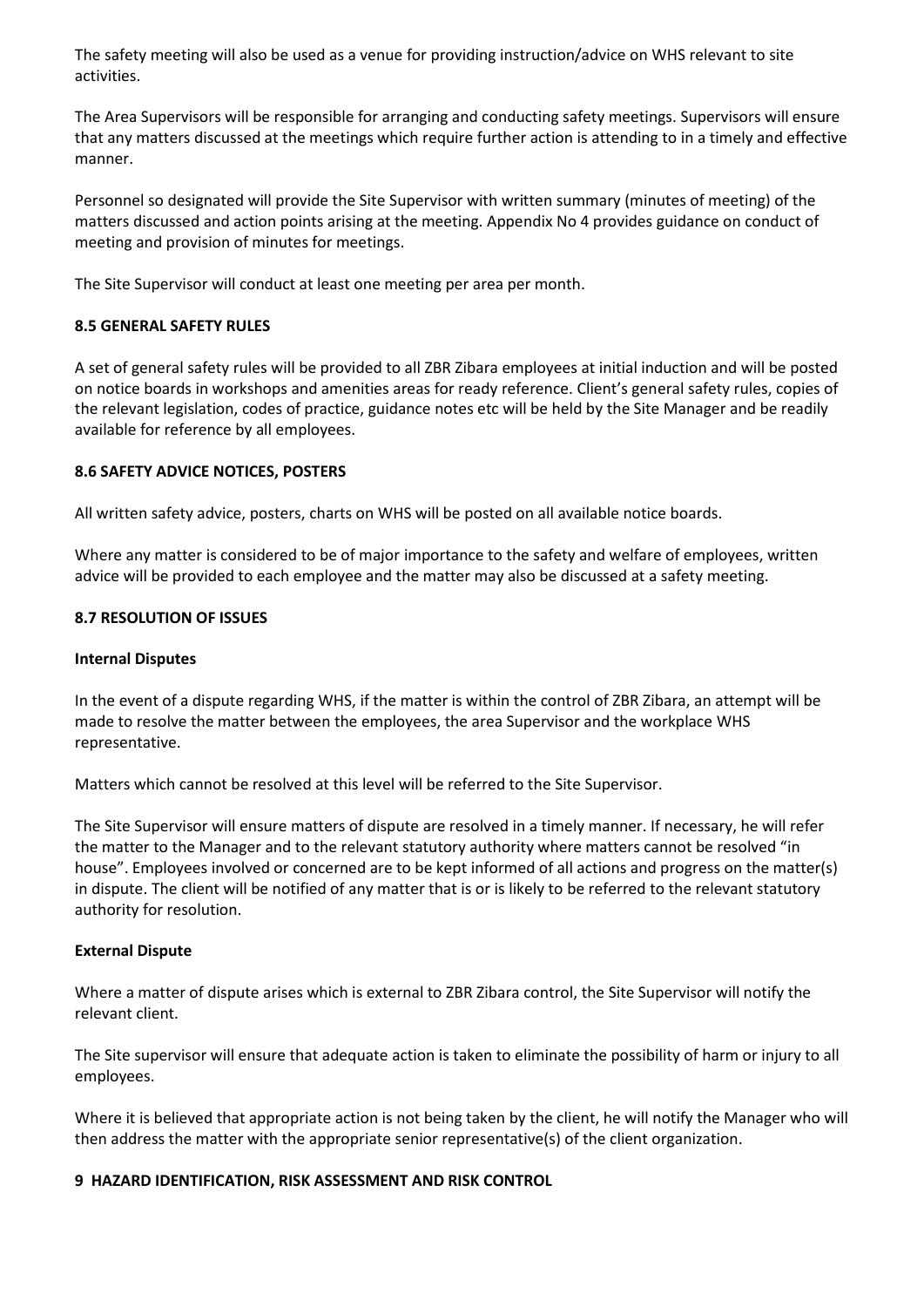The system approach to hazard management will be used to identify hazards, assess the risk and control the hazard which may cause harm or injury to ZBR Zibara employees or to any other person who may be affected by the work or actions of employees of ZBR Zibara.

The systems approach to hazards management will consist of the following stages:

- Hazard identification;
- Risk assessment;
- Hazard elimination and control;
- Ongoing evaluation and monitoring of hazard control measures taken.

All employees will be encouraged to identify and where possible provide appropriate remedial action for hazards identified in the workplace.

Where employees cannot eliminate the hazard or implement permanent control measures, they must report the situation to their Area Supervisor.

The Supervisor will then initiate appropriate action to eliminate the hazard or control the risk. Such action will include implementing remedial measures and/or reporting the situation to the JV Manager for information and further action where necessary.

Appendix No 5 provided guidance in hazard identification on site.

Hazard identification can be assisted by:

- review of accident/incident reports;
- consultation with employees and representatives;
- formal and informal workplace inspections;
- review and analysis of WHS statistical data;
- specialist advice.

The Area Supervisor and where necessary the Manager will be responsible for assessing the situation to determine the priority for action and resources required to eliminate the hazard or control the risk.

Where hazard elimination is not possible, the Hierarchy of Controls method will be used by management to determine the appropriate control procedure.

The hierarchy requires that the situation be addressed in the following preferred order:

- eliminate the hazard;
- substitute the hazard;
- engineer appropriate control measures;
- implement administrative controls to reduce exposure to the hazard; and
- as a final option, where all the above are impractical or do not provide for adequate control, provide employees with the appropriate personal protection devices.

The Manager will evaluate and monitor hazard control measures on an ongoing basis to ensure that action taken continues to be effective.

Where changes are necessary, the Site Manager will reassess the situation and implement further control measures as required.

#### **10 PERSONAL PROTECTIVE CLOTHING AND EQUIPMENT**

Supervisors and managers shall ensure that all personnel under their control, including visitors, wear or use protective clothing and equipment appropriate to the workplace, the work being done, or the hazards involved.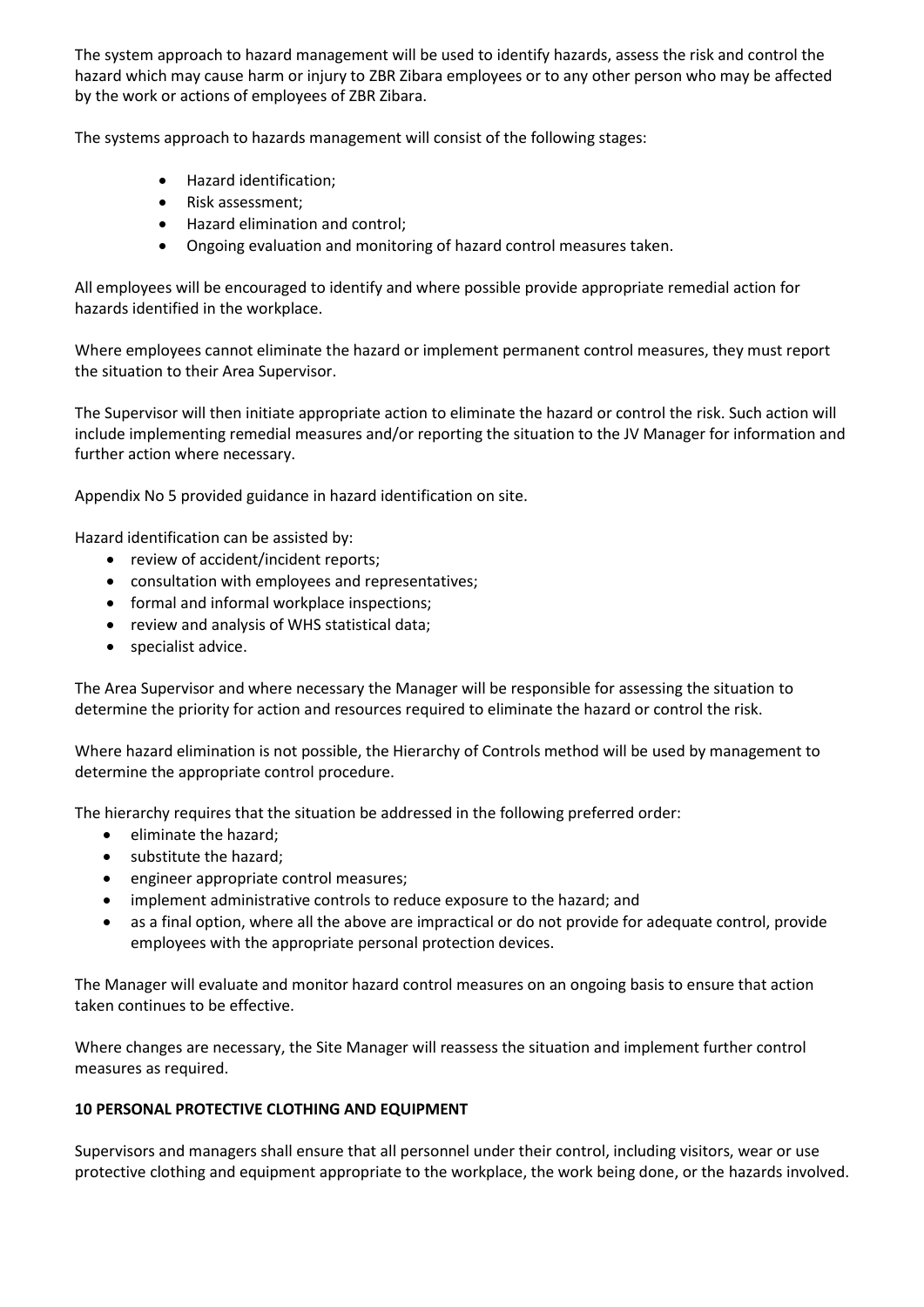All employees will be provided with advice/instruction on the use, care, maintenance and replacement of the personal protection relevant to the area, site and work being performed. Instruction shall be provided at initial safety induction and reinforced on a regular basis at Toolbox Safety meetings.

Employees will be expected to use and care for personal protection as instructed.

Management of ZBR Zibara will be responsible for maintenance and replacement of personal protection equipment.

Personal protective equipment shall be selected, used and maintained in accordance with appropriate Australian Standards and/or other guidelines, codes of practice and client requirements.

The following equipment shall be available at all work locations and must be used as required or instructed:

• Footwear - Safety footwear of an approved type shall be used on all company projects. Damaged or defective footwear shall not be worn.

#### **11 GENERAL HOUSEKEEPING**

All employees will be required to maintain a satisfactory level of housekeeping at all times. Appropriate practices will be included in safe work procedures.

Constant attention to housekeeping will be addressed on a day to day basis by the Area Supervisor and the safety meeting will provide a venue for discussion about proper housekeeping practices.

#### **12 SIGNS AND NOTICES**

Employees will be advised of the location and purpose of all signs at site induction. The need to observe all signs and notices will be reinforced regularly through day-to-day contact between employees and Area Supervisors and at safety meetings.

#### **13 EMERGENCY PROCEDURES**

All employees will be provided with instruction/advice regarding the site emergency procedures at initial safety induction.

Regular reinforcement of emergency procedures will be provided in safety meetings.

The client organization will provide simulated emergency exercises on a scheduled basis.

The site emergency procedures are shown in Appendix No 7.

#### **14 INJURY REHABILITATION**

ZBR Zibara supports rehabilitation of injured persons by making the return to work a part of the recovery process. The Rehabilitation Program seeks to provide appropriately selected work duties, where possible, for all injured employees to enhance recovery.

Co-operation with the treating Medical Practitioner will be maintained to enable selection of duties that will benefit the injured employee both in the physical and psychological sense.

Support will be offered by ZBR Zibara during the recovery of all injured employees in an attempt to minimize the trauma associated with accidents.

Where a person suffers an "incapacitating injury" should the injury warrant absence from the job and depending upon the nature of the injury, the injured person will be informed before leaving the workplace for treatment that alternative duties may be made available, if possible, and when necessary on his/her return.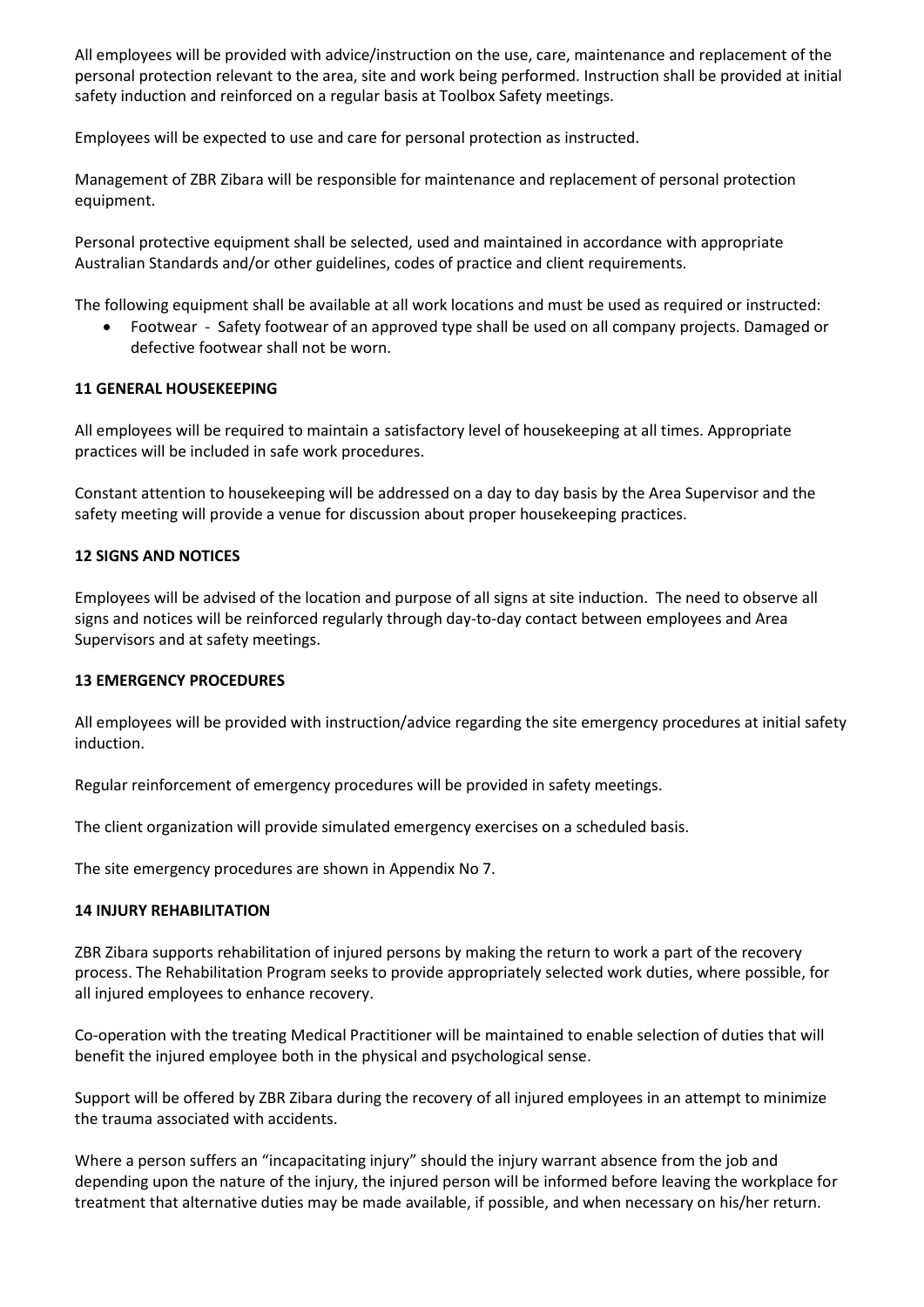A list of possible alternative duties will be prepared and the attending Medical Practitioner will be advised of these duties: e.g.

- cleaning/preparation work;
- administrative assistant;
- walking/standing duties no lifting
- stocktaking
- driving courier work/bus driver;
- light maintenance.

The Manager shall keep in regular touch with any employee on long term compensation with the object of having the employee return to work as quickly as possible.

## **15 SPECIFIC PROCEDURES AND REGULATIONS**

The following may effect the safety and well being of ZBR Zibara employees. Where necessary, safe working procedures (JSA) will be prepared and employees will be provided with instruction and training as necessary.

#### **15.1 MANUAL HANDLING**

All employees will be provided with instruction in correct manual handling procedures. The need to use correct procedures will be built into job procedures.

## **15.2 ELECTRICAL EQUIPMENT**

All employees will be advised of the dangers associated with use of live electrical equipment. It must be noted by all employees that only qualified electricians are permitted to make repairs or carry out inspections of electric tools and equipment.

Electrical accidents can arise from:

- use of faulty hand tools;
- use of faulty or damaged cords;
- crane jobs or tip trucks contact power lines;
- scaffold tubes are set too close to live cables.
- striking underground conductors in excavation work.

Damp ground is an excellent conductor of electricity and will increase the danger. Whenever practicable work is to be performed on a dry support such as wooden flooring. In a wet or damp situation stand on dry timber or bagging.

Leads for use with portable electrical equipment should be as short as practicable.

All electrical equipment is to be checked and tagged in accordance with legislative requirements. Appendix No 8 summarises the electrical safety requirements for the site.

#### **15.3 NOISE EXPOSURE**

Where employees are or may be exposed to noise exceeding the Action Level, as defined in the legislation, measures will be taken to ensure that persons are not adversely effected by exposure to noise.

Where possible noise exposure will be reduced by engineering control means suck as enclosures and/or by reducing the time that employees are exposed to excessive noise.

Where adequate control cannot be maintained by engineering or administrative controls, employees will be required to wear suitable personal hearing protection devices (muffs or plugs depending on noise levels and work to be performed).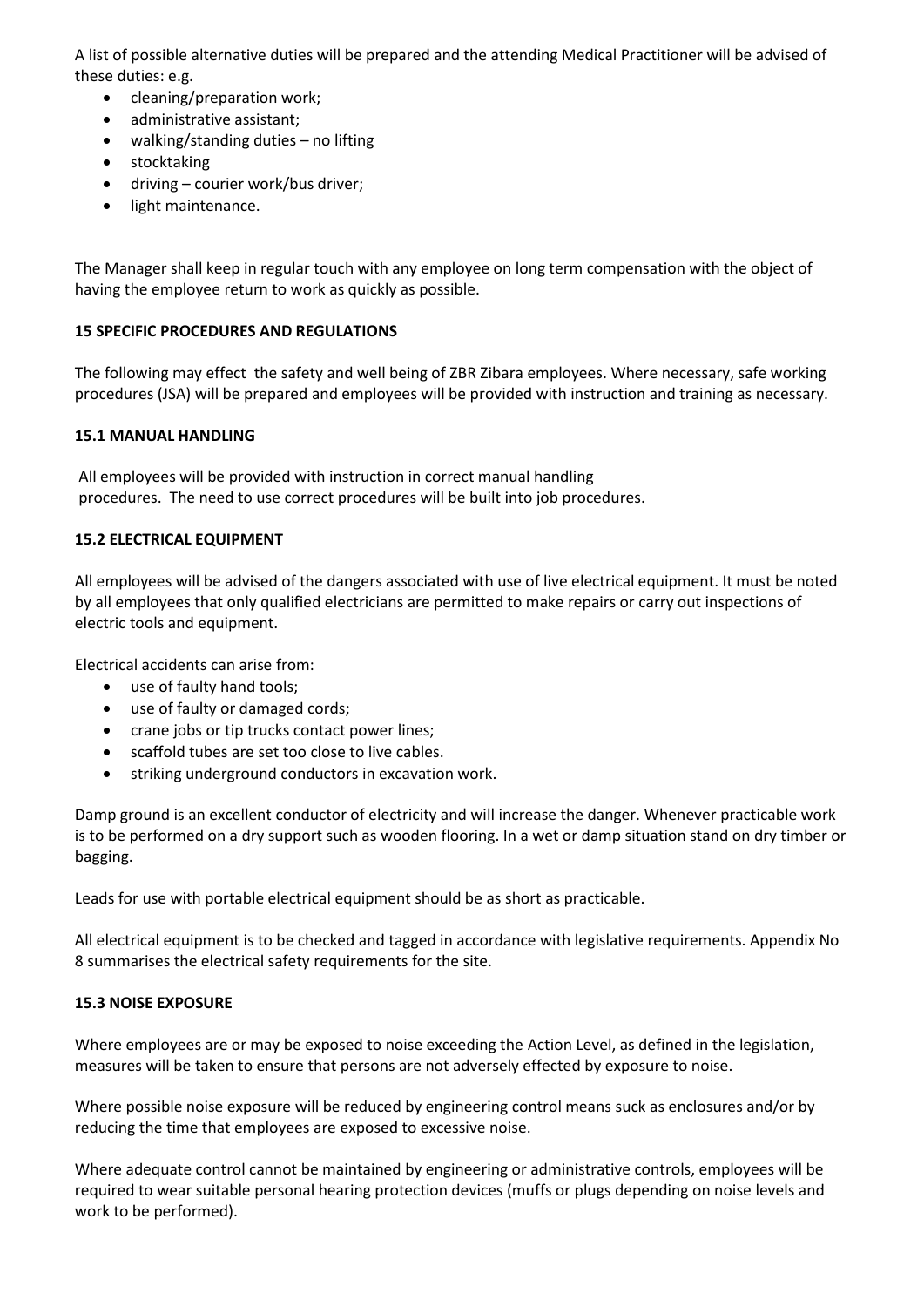#### **15.6 WORKING AT HEIGHTS**

All employees working outside safe areas with handrails, above site or state height requirements from the ground or a secure platform will wear an approved safety harness and attached the lanyard to a secure point on the structure.

#### **16. ENVIRONMENTAL PROTECTION**

#### 16.1 POLICY AND STRATEGIES

It is the policy of ZBR Zibara that all work on this project is carried out in such a manner not to damage the environment and surrounding areas, in compliance with statutory requirements, established standards, the specific requirements of the client and ZBR Zibara environmental principles.

Management will put in place measures, in the areas of environmental protection, hazard removal and control and control to achieve an environmentally friendly and healthy workplace.

Each employee has an equal duty and responsibility to ensure the protection of the local environment.

16.2 PROCEDURES FOR DIPOSAL OF WASTE MATERIAL/ WASTE DUMPING AND STORAGE PROCEDURES

Emphasis will be placed upon reducing the volume of waste material through appropriate strategic planning.

Waste material which is produced will be disposed of in accordance with the requirements of the State Health Department, Environmental Protection Authority and the relevant Local Authority, where recycling is not feasible. In general, the following disposal methods will apply, subject to authorisation:

| Domestic wastes:    | by sanitary land-fill                                                                                                                                                                                                                                                                                                                             |
|---------------------|---------------------------------------------------------------------------------------------------------------------------------------------------------------------------------------------------------------------------------------------------------------------------------------------------------------------------------------------------|
| Recyclable wastes:  | will be reclaimed by ZBR Zibara, or the local authority                                                                                                                                                                                                                                                                                           |
| Intractable wastes: | will be stored in sealed leak-proof compatible containers in a designated area<br>not exposed to the elements or other activity which may result in container<br>damage. The disposal, treatment or storage of intractable wastes in containers<br>will be approved by the Environmental Protection Authority and the State<br>Health Department. |

Disposal of wastes in an environmentally acceptable manner will be the responsibility of the Manager. All employees will be responsible for the minimising waste and ensuring the adherence to ZBR Zibara's policy with regard to waste disposal, and good housekeeping. Training will be undertaken in this regard.

#### 16.3 ENVIRONMENTAL STANDARDS, LEGISLATION AND GUIDELINES

The following Legislation will be complied with during all operations:

- Environmental Protection Act 1986 (onshore). "Noise, Air, Water and Pollution".
- Health Act (onshore). "Solid and Liquid Waste Disposal".
- Water Authority Act "Disposal to Sewer"
- "Client" Guidelines and Procedures

Education of employees in regard to relevant Legislation will be undertaken as a component of a formal training programme.

#### 16.4 RECYLCING POLICY

It is the [policy of ZBR Zibara to maximise recycling of waste products for all of its operations. This will be accomplished by utilising a "coded binning system" for recyclable materials.